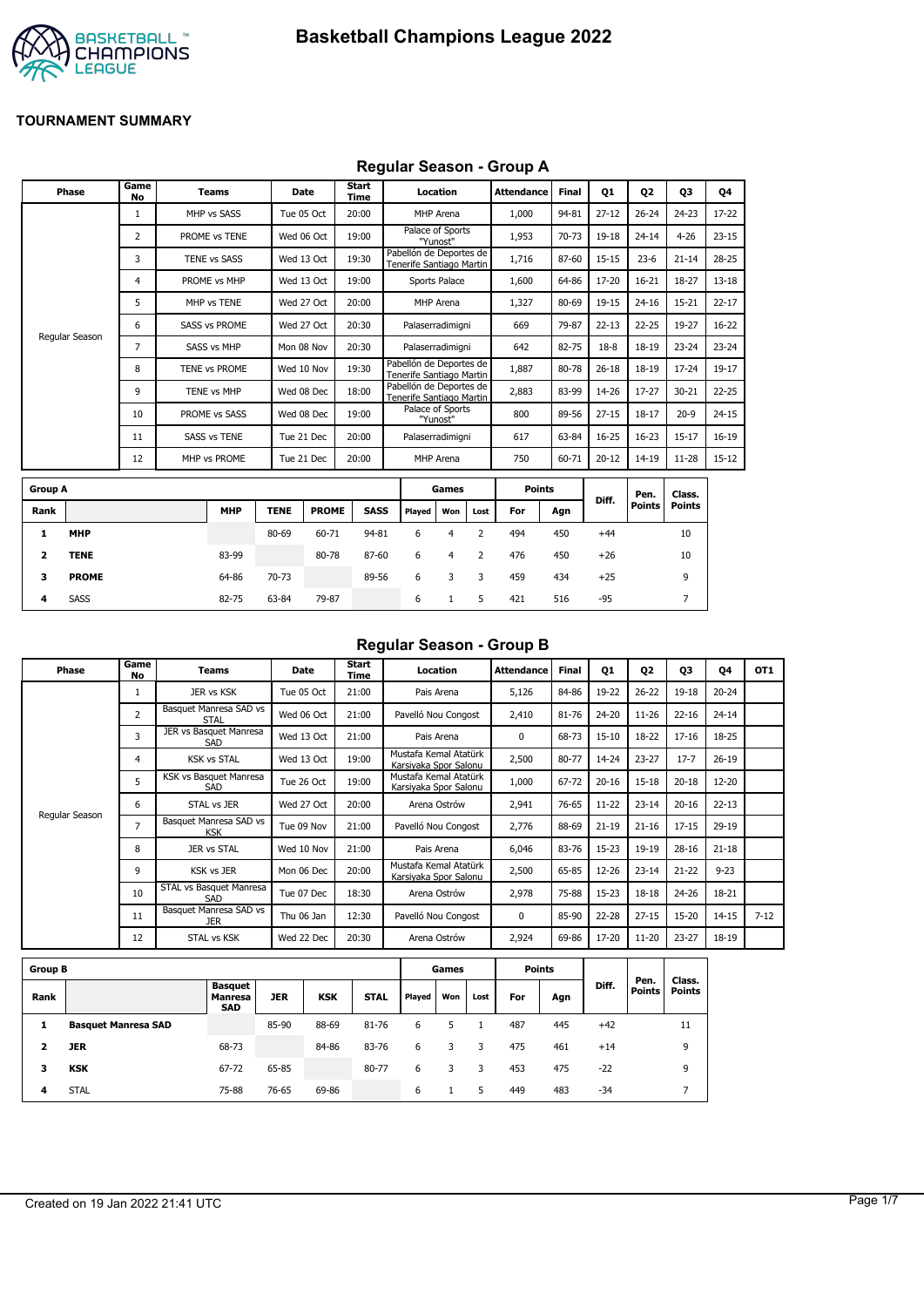



#### **Regular Season - Group C**

| Phase          | Game<br><b>No</b> | <b>Teams</b>        | Date       | Start<br>Time | Location                                            | <b>Attendance</b> | <b>Final</b> | Q1        | Q <sub>2</sub> | Q3        | 04        | OT <sub>1</sub> |
|----------------|-------------------|---------------------|------------|---------------|-----------------------------------------------------|-------------------|--------------|-----------|----------------|-----------|-----------|-----------------|
|                |                   | LAVR vs JDA         | Tue 05 Oct | 19:30         | Peace and Friendship<br>Stadium                     | 400               | 65-63        | $16 - 14$ | $14 - 14$      | $14 - 15$ | $21 - 20$ |                 |
|                | 2                 | NIZH vs Unicaja SD  | Wed 06 Oct | 19:00         | Cultural Entertainment<br>Complex "Nagorny"         | 326               | 62-79        | 19-23     | $18 - 17$      | $12 - 12$ | $13 - 27$ |                 |
|                | 3                 | JDA vs NIZH         | Tue 19 Oct | 20:30         | Palais des Sport Jean-<br>Michel Geoffrov           |                   | 89-75        | 12-26     | $28 - 13$      | $23 - 13$ | $26 - 23$ |                 |
|                | $\overline{4}$    | Unicaja SD vs LAVR  | Wed 20 Oct | 20:30         | Palacio de Deportes<br>Jose Maria Martin<br>Carpena | 4,473             | 86-70        | $20 - 20$ | $25 - 15$      | $21 - 21$ | $20 - 14$ |                 |
|                | 5                 | Unicaja SD vs JDA   | Mon 01 Nov | 20:30         | Palacio de Deportes<br>Jose Maria Martin<br>Carpena | 4,919             | 83-54        | $21 - 22$ | $15 - 7$       | $26 - 7$  | $21 - 18$ |                 |
| Regular Season | 6                 | LAVR vs NIZH        | Tue 02 Nov | 19:30         | Peace and Friendship<br>Stadium                     | 500               | 95-86        | $28 - 27$ | $21 - 17$      | $13 - 15$ | 18-21     | $15-6$          |
|                | 7                 | <b>NIZH vs LAVR</b> | Wed 17 Nov | 19:00         | Cultural Entertainment<br>Complex "Nagorny"         | 481               | 74-62        | $21 - 20$ | $19 - 11$      | $13 - 17$ | $21 - 14$ |                 |
|                | 8                 | JDA vs Unicaja SD   | Tue 16 Nov | 20:30         | Palais des Sport Jean-<br>Michel Geoffrov           | 4,000             | 78-68        | $21 - 15$ | $26 - 17$      | $13 - 17$ | 18-19     |                 |
|                | 9                 | <b>JDA vs LAVR</b>  | Tue 14 Dec | 20:30         | Palais des Sport Jean-<br>Michel Geoffrov           | 4,000             | 73-49        | $24 - 14$ | $14 - 15$      | $22 - 13$ | $13 - 7$  |                 |
|                | 10                | Unicaja SD vs NIZH  | Wed 15 Dec | 20:30         | Palacio de Deportes<br>Jose Maria Martin<br>Carpena | 6,137             | 93-69        | $15 - 17$ | $23 - 8$       | $27 - 25$ | 28-19     |                 |
|                | 11                | LAVR vs Unicaja SD  | Tue 21 Dec | 19:30         | Peace and Friendship<br>Stadium                     | 0                 | 70-58        | $25-19$   | $16-9$         | $16 - 14$ | $13 - 16$ |                 |
|                | 12                | NIZH vs JDA         | Tue 21 Dec | 20:30         | Cultural Entertainment<br>Complex "Nagorny"         | 681               | 93-85        | 23-20     | $26 - 20$      | $26 - 27$ | 18-18     |                 |
|                |                   |                     |            |               |                                                     |                   |              |           |                |           |           |                 |

| <b>Group C</b> |             |                      |            |             |             |        | Games |      | <b>Points</b> |     |       | Pen.   | Class. |
|----------------|-------------|----------------------|------------|-------------|-------------|--------|-------|------|---------------|-----|-------|--------|--------|
| Rank           |             | <b>Unicaja</b><br>SD | <b>JDA</b> | <b>LAVR</b> | <b>NIZH</b> | Played | Won   | Lost | For           | Agn | Diff. | Points | Points |
| л.             | Unicaja SD  |                      | 83-54      | 86-70       | 93-69       | 6      | 4     |      | 467           | 403 | $+64$ |        | 10     |
| 2              | JDA         | 78-68                |            | 73-49       | 89-75       | 6      | 3     | 3    | 442           | 433 | $+9$  |        | 9      |
| 3              | <b>LAVR</b> | 70-58                | 65-63      |             | 95-86       | 6      |       |      | 411           | 440 | $-29$ |        | 9      |
| 4              | <b>NIZH</b> | 62-79                | 93-85      | 74-62       |             | 6      |       | 4    | 459           | 503 | $-44$ |        | 8      |

# **Regular Season - Group D**

| Phase          | Game<br>No     | Teams                                                 | <b>Date</b> | Start<br>Time | Location                          | <b>Attendance</b> | Final     | Q1        | 02        | 03        | Q4        |
|----------------|----------------|-------------------------------------------------------|-------------|---------------|-----------------------------------|-------------------|-----------|-----------|-----------|-----------|-----------|
|                | 1              | Universo Treviso Basket<br><b>SSDRL vs RIGA</b>       | Tue 05 Oct  | 20:30         | Palaverde                         | 1,353             | 91-85     | $23 - 22$ | 19-30     | $23 - 12$ | $26 - 21$ |
|                | $\overline{2}$ | SZOM vs AEK                                           | Wed 06 Oct  | 18:00         | Savaria Arena                     | 2,200             | 83-78     | 19-21     | $19 - 14$ | 19-19     | $26 - 24$ |
|                | 3              | <b>AEK vs Universo Treviso</b><br><b>Basket SSDRL</b> | Tue 19 Oct  | 19:30         | Ano Liosia Olympic<br>Sports Hall | 1,900             | 77-92     | 18-23     | 18-27     | $24 - 15$ | $17 - 27$ |
|                | 4              | RIGA vs SZOM                                          | Wed 20 Oct  | 19:00         | Arena Riga                        | 530               | 74-80     | $11 - 16$ | $26 - 19$ | 24-29     | $13 - 16$ |
|                | 5              | RIGA vs AEK                                           | Wed 03 Nov  | 19:00         | Arena Riga                        | 0                 | $92 - 76$ | $27 - 15$ | 19-19     | $22 - 22$ | 24-20     |
|                | 6              | Universo Treviso Basket<br><b>SSDRL vs SZOM</b>       | Wed 03 Nov  | 20:30         | Palaverde                         | 1,609             | 68-60     | $9 - 15$  | $23 - 12$ | $23 - 17$ | $13 - 16$ |
| Regular Season | 7              | AEK vs RIGA                                           | Mon 15 Nov  | 19:30         | Ano Liosia Olympic<br>Sports Hall | 1,150             | 88-79     | $25 - 25$ | $15 - 12$ | 18-21     | $30 - 21$ |
|                | 8              | SZOM vs Universo Treviso<br><b>Basket SSDRL</b>       | Wed 17 Nov  | 18:00         | Savaria Arena                     | 2,200             | 81-80     | 18-24     | $23-9$    | 18-24     | $22 - 23$ |
|                | 9              | RIGA vs Universo Treviso<br><b>Basket SSDRL</b>       | Tue 14 Dec  | 19:00         | Arena Riga                        | 500               | 74-71     | $16 - 15$ | 18-28     | $17 - 10$ | $23 - 18$ |
|                | 10             | AEK vs SZOM                                           | Tue 14 Dec  | 19:30         | Ano Liosia Olympic<br>Sports Hall | 1,250             | 83-89     | 15-26     | $23 - 16$ | $23 - 23$ | $22 - 24$ |
|                | 11             | SZOM vs RIGA                                          | Wed 22 Dec  | 20:00         | Savaria Arena                     | 2,500             | 68-59     | $15 - 27$ | $19-13$   | $17 - 12$ | $17 - 7$  |
|                | 12             | Universo Treviso Basket<br><b>SSDRL vs AEK</b>        | Wed 22 Dec  | 20:00         | Palaverde                         | 1,709             | 81-69     | 19-12     | $26 - 17$ | 14-24     | $22 - 16$ |
|                |                |                                                       |             |               |                                   |                   |           |           |           |           |           |

| <b>Group D</b>          |                                                |             |                                                                    |             |            |        | Games |      |     | Points |       |                       |                         |
|-------------------------|------------------------------------------------|-------------|--------------------------------------------------------------------|-------------|------------|--------|-------|------|-----|--------|-------|-----------------------|-------------------------|
| Rank                    |                                                | <b>SZOM</b> | <b>Universo</b><br><b>Treviso</b><br><b>Basket</b><br><b>SSDRL</b> | <b>RIGA</b> | <b>AEK</b> | Played | Won   | Lost | For | Agn    | Diff. | Pen.<br><b>Points</b> | Class.<br><b>Points</b> |
|                         | <b>SZOM</b>                                    |             | 81-80                                                              | 68-59       | 83-78      | 6      |       |      | 461 | 442    | $+19$ |                       | 11                      |
| $\overline{\mathbf{2}}$ | <b>Universo Treviso Basket</b><br><b>SSDRL</b> | 68-60       |                                                                    | 91-85       | 81-69      | 6      | 4     |      | 483 | 446    | $+37$ |                       | 10                      |
| з                       | <b>RIGA</b>                                    | 74-80       | 74-71                                                              |             | $92 - 76$  | 6      |       | 4    | 463 | 474    | $-11$ |                       | 8                       |
| 4                       | <b>AEK</b>                                     | 83-89       | 77-92                                                              | 88-79       |            | 6      |       | 5    | 471 | 516    | $-45$ |                       |                         |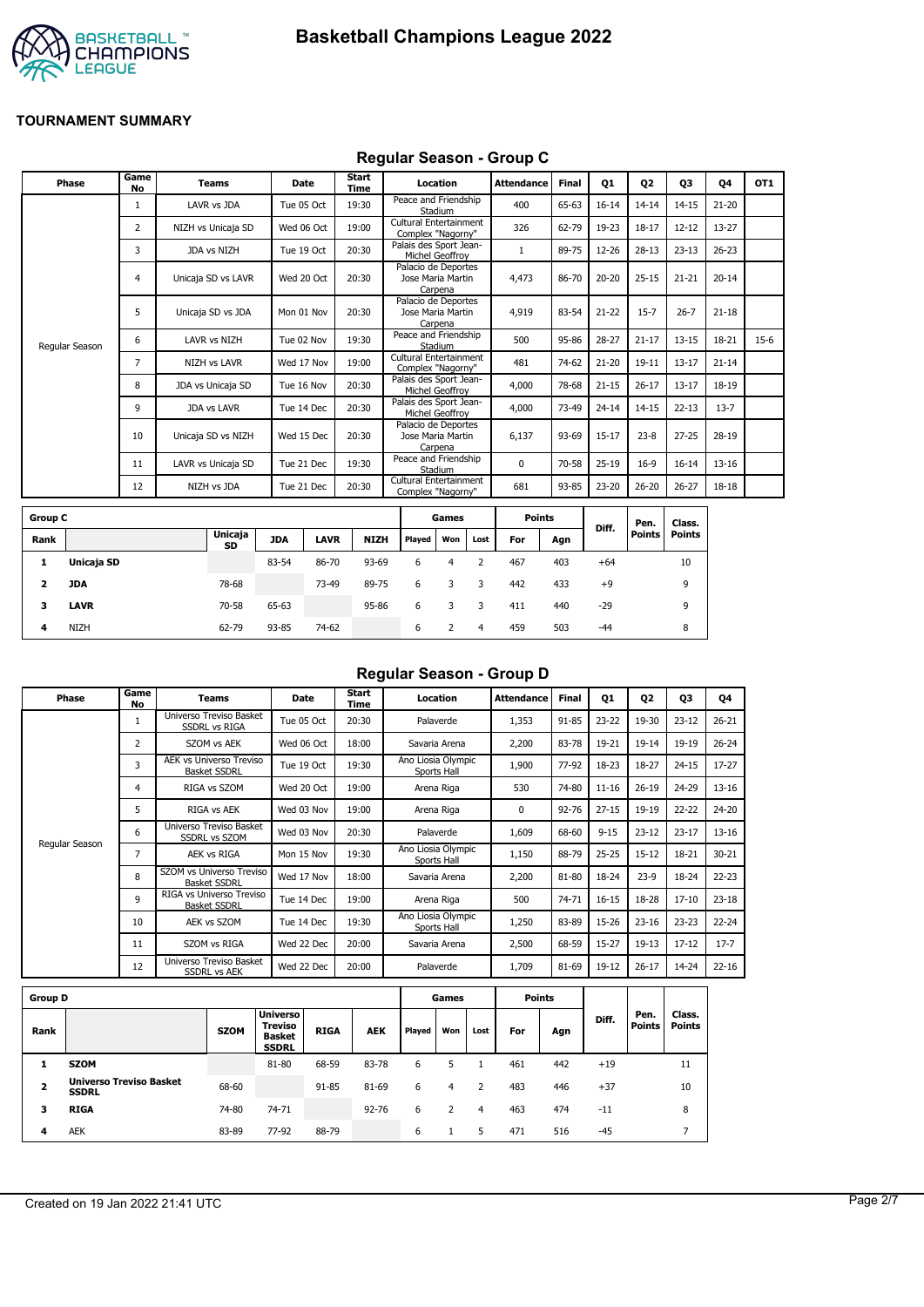

# **Regular Season - Group E**

|                | Phase          | Game<br>No     | <b>Teams</b>        |       | Date        | Start<br>Time |             |                   | Location       |                | <b>Attendance</b> | Final     | 01        | 02        | 03            | Q4        |
|----------------|----------------|----------------|---------------------|-------|-------------|---------------|-------------|-------------------|----------------|----------------|-------------------|-----------|-----------|-----------|---------------|-----------|
|                |                | 1              | <b>IGOK vs PAOK</b> |       | Tue 05 Oct  | 18:30         |             | Sportska Dvorana  | Laktaši        |                | 700               | 68-64     | 19-12     | $7 - 20$  | $17 - 17$     | $25 - 15$ |
|                |                | $\overline{2}$ | <b>GALA vs NYMB</b> |       | Wed 06 Oct  | 21:00         |             | Sinan Erdem Arena |                |                | 1,200             | 101-85    | $23 - 26$ | 29-22     | $23-19$       | $26 - 18$ |
|                |                | 3              | PAOK vs NYMB        |       | Tue 12 Oct  | 19:30         |             | PAOK Sports Arena |                |                | 1,500             | 83-84     | $11 - 21$ | $24 - 19$ | $23 - 25$     | $25-19$   |
|                |                | $\overline{4}$ | IGOK vs GALA        |       | Wed 13 Oct  | 18:30         |             | Sportska Dvorana  | Laktaši        |                | 1,000             | 85-89     | 17-27     | $27 - 25$ | $23 - 16$     | 18-21     |
|                |                | 5              | PAOK vs GALA        |       | Mon 25 Oct  | 19:30         |             | PAOK Sports Arena |                |                | 2,500             | 81-74     | $12 - 24$ | $21 - 12$ | $22 - 17$     | $26 - 21$ |
|                | Regular Season | 6              | NYMB vs IGOK        |       | Tue 26 Oct  | 18:30         |             |                   | Kralovka Arena |                | 1,370             | 86-82     | $16 - 14$ | $30 - 21$ | 18-31         | $22 - 16$ |
|                |                | $\overline{7}$ | <b>GALA vs IGOK</b> |       | Tue 09 Nov  | 20:00         |             | Sinan Erdem Arena |                |                | 1,516             | 82-74     | $15 - 19$ | $19 - 15$ | $26 - 25$     | $22 - 15$ |
|                |                | 8              | NYMB vs PAOK        |       | Tue 09 Nov  | 18:30         |             | Kralovka Arena    |                |                | 1,790             | $71 - 75$ | $21 - 21$ | 19-16     | $21 - 12$     | $10 - 26$ |
|                |                | 9              | <b>IGOK vs NYMB</b> |       | Tue 07 Dec  | 18:30         |             | Sportska Dvorana  | Laktaši        |                | 400               | 76-69     | $26 - 25$ | $13 - 19$ | $23 - 8$      | $14 - 17$ |
|                |                | 10             | <b>GALA vs PAOK</b> |       | Wed 08 Dec  | 20:00         |             | Sinan Erdem Arena |                |                | 3,273             | 87-75     | 28-22     | $20 - 18$ | $28 - 18$     | $11 - 17$ |
|                |                | 11             | <b>NYMB vs GALA</b> |       | Wed 22 Dec  | 18:30         |             | Kralovka Arena    |                |                | 973               | 86-92     | $22 - 26$ | $23 - 20$ | 19-29         | $22 - 17$ |
|                |                | 12             | PAOK vs IGOK        |       | Wed 29 Dec  | 19:30         |             | PAOK Sports Arena |                |                | 1,200             | 64-75     | $18 - 17$ | 19-21     | $8 - 23$      | 19-14     |
| <b>Group E</b> |                |                |                     |       |             |               |             |                   | Games          |                | <b>Points</b>     |           |           | Pen.      | Class.        |           |
| Rank           |                |                | <b>GALA</b>         | IGOK  | <b>PAOK</b> |               | <b>NYMB</b> | Played            | Won            | Lost           | For               | Agn       | Diff.     | Points    | <b>Points</b> |           |
| 1              | <b>GALA</b>    |                |                     | 82-74 | 87-75       |               | 101-85      | 6                 | 5              | 1              | 525               | 486       | $+39$     |           | 11            |           |
| 2              | <b>IGOK</b>    |                | 85-89               |       | 68-64       |               | 76-69       | 6                 | 3              | 3              | 460               | 454       | $+6$      |           | 9             |           |
| з              | <b>PAOK</b>    |                | 81-74               | 64-75 |             |               | 83-84       | 6                 | $\overline{2}$ | $\overline{4}$ | 442               | 459       | $-17$     |           | 8             |           |
| 4              | <b>NYMB</b>    |                | 86-92               | 86-82 | $71 - 75$   |               |             | 6                 | 2              | 4              | 481               | 509       | $-28$     |           | 8             |           |

### **Regular Season - Group F**

| Phase          | Game<br>No | Teams               | Date       | Start<br>Time | Location                     | Attendance | <b>Final</b> | 01        | 02        | 03        | 04        | OT <sub>1</sub> |
|----------------|------------|---------------------|------------|---------------|------------------------------|------------|--------------|-----------|-----------|-----------|-----------|-----------------|
|                |            | TOFA vs OOST        | Tue 05 Oct | 19:00         | Tofas Nilüfer Spor<br>Salonu | 700        | $92 - 83$    | $29 - 16$ | $20 - 22$ | $27 - 22$ | $16 - 23$ |                 |
|                | 2          | SIG vs KALE         | Wed 06 Oct | 20:30         | Rhenus Sport                 | 3,025      | $75 - 73$    | 19-24     | $22 - 12$ | $17 - 17$ | 17-20     |                 |
|                | 3          | OOST vs SIG         | Mon 11 Oct | 20:00         | Versluys   Dôme              | 901        | $77 - 83$    | $15 - 14$ | $23 - 25$ | 19-28     | $20 - 16$ |                 |
|                | 4          | <b>TOFA vs KALE</b> | Tue 12 Oct | 19:00         | Tofas Nilüfer Spor<br>Salonu | 0          | $77 - 81$    | $25 - 18$ | $15-22$   | $18 - 22$ | 19-19     |                 |
|                | 5          | SIG vs TOFA         | Tue 26 Oct | 20:30         | Rhenus Sport                 | 4,425      | 74-76        | $13 - 25$ | $21 - 15$ | $21 - 20$ | 19-16     |                 |
| Regular Season | 6          | KALE vs OOST        | Tue 26 Oct | 19:00         | Saku Suurhall                | 834        | 85-87        | $25-19$   | $21 - 16$ | $19 - 18$ | $10 - 22$ | $10 - 12$       |
|                | 7          | <b>TOFA vs SIG</b>  | Wed 10 Nov | 20:00         | Tofas Nilüfer Spor<br>Salonu | 794        | 85-75        | $27 - 15$ | 19-20     | $17 - 27$ | $22 - 13$ |                 |
|                | 8          | <b>OOST vs KALE</b> | Wed 10 Nov | 20:00         | Versluys   Dôme              | 1,001      | 99-66        | $25 - 22$ | $24 - 12$ | $26 - 16$ | $24 - 16$ |                 |
|                | 9          | <b>KALE vs SIG</b>  | Tue 07 Dec | 19:00         | Saku Suurhall                | 608        | 86-93        | 22-30     | $16 - 17$ | $21 - 18$ | $27 - 28$ |                 |
|                | 10         | <b>OOST vs TOFA</b> | Wed 08 Dec | 20:00         | Versluys   Dôme              | 20         | 78-83        | $19-10$   | 13-31     | $30 - 21$ | $16 - 21$ |                 |
|                | 11         | <b>KALE vs TOFA</b> | Tue 21 Dec | 20:00         | Saku Suurhall                | 408        | 72-70        | $21 - 15$ | $20 - 18$ | $11 - 21$ | $20 - 16$ |                 |
|                | 12         | SIG vs OOST         | Tue 21 Dec | 20:30         | Rhenus Sport                 | 4,527      | 91-92        | $25 - 25$ | $24 - 25$ | $13 - 23$ | $29-19$   |                 |

| <b>Group F</b> |             |             |            |             |             |        | Games |      | <b>Points</b> |     | Diff. | Pen.          | Class. |
|----------------|-------------|-------------|------------|-------------|-------------|--------|-------|------|---------------|-----|-------|---------------|--------|
| Rank           |             | <b>TOFA</b> | <b>SIG</b> | <b>OOST</b> | <b>KALE</b> | Played | Won   | Lost | For           | Agn |       | <b>Points</b> | Points |
| 1              | <b>TOFA</b> |             | 85-75      | $92 - 83$   | $77 - 81$   | 6      |       |      | 483           | 463 | $+20$ |               | 10     |
| 2              | SIG         | 74-76       |            | 91-92       | 75-73       | 6      | 3     | 3    | 491           | 489 | $+2$  |               | 9      |
| з              | <b>OOST</b> | 78-83       | 77-83      |             | 99-66       | 6      | 3     | 3    | 516           | 500 | $+16$ |               | 9      |
| 4              | <b>KALE</b> | 72-70       | 86-93      | 85-87       |             | 6      |       | 4    | 463           | 501 | -38   |               | 8      |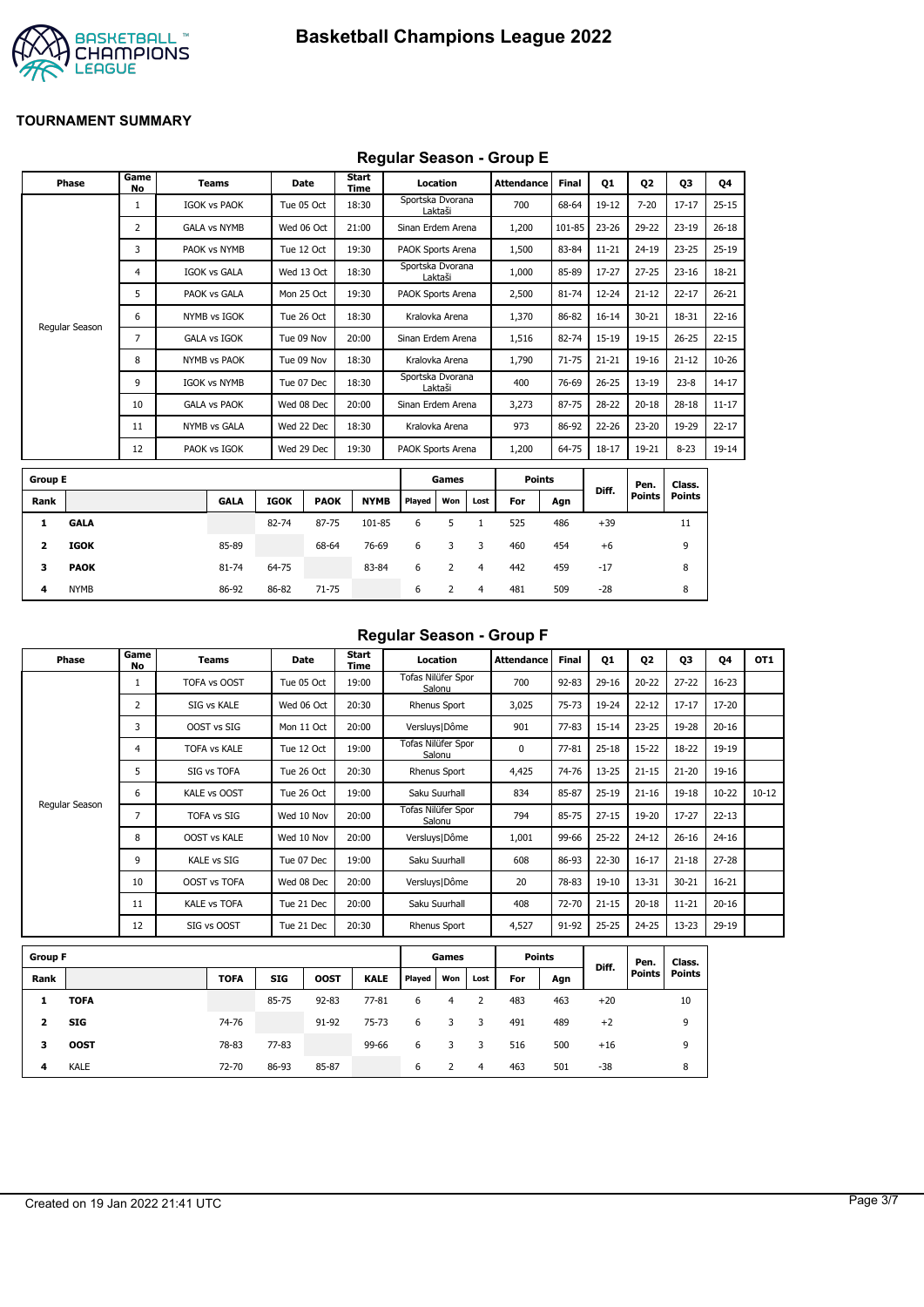

# **Regular Season - Group G**

|                | <b>Phase</b>   | Game<br>No | <b>Teams</b>        | Date        |            | <b>Start</b><br>Time |                                               | Location       |      | <b>Attendance</b> | <b>Final</b>   | Q1        | Q <sub>2</sub> | Q3            | 04        | OT1       | OT <sub>2</sub> |
|----------------|----------------|------------|---------------------|-------------|------------|----------------------|-----------------------------------------------|----------------|------|-------------------|----------------|-----------|----------------|---------------|-----------|-----------|-----------------|
|                |                |            | <b>BRIN vs HOLO</b> | Wed 06 Oct  |            | 20:30                | Palazzetto dello Sport<br>"Elio Pentassuglia" |                |      | 1,000             | 61-88          | $9 - 29$  | $13 - 20$      | $17 - 21$     | $22 - 18$ |           |                 |
|                |                | 2          | CLUJ vs DSK         | Tue 05 Oct  |            | 19:30                |                                               | <b>BTarena</b> |      | 1,650             | 66-60          | 14-21     | $18 - 10$      | $21 - 16$     | $13 - 13$ |           |                 |
|                |                | 3          | <b>BRIN vs CLUJ</b> | Mon 18 Oct  |            | 20:30                | Palazzetto dello Sport<br>"Elio Pentassuglia" |                |      | 1,500             | 71-76          | 15-18     | $14 - 12$      | $12 - 17$     | 30-29     |           |                 |
|                |                | 4          | DSK vs HOLO         | Tue 07 Dec  |            | 20:00                | Volkswagen Arena                              |                |      | 0                 | 86-79          | 18-23     | $22 - 19$      | $26 - 14$     | $20 - 23$ |           |                 |
|                |                | 5          | HOLO vs CLUJ        | Wed 03 Nov  |            | 19:45                | Holon Toto Arena                              |                |      | 0                 | 78-68          | 22-20     | $15 - 16$      | $21 - 19$     | $20 - 13$ |           |                 |
|                |                | 6          | <b>DSK vs BRIN</b>  | Wed 03 Nov  |            | 20:00                | Volkswagen Arena                              |                |      | 750               | 82-76          | 22-27     | $22 - 21$      | $19 - 13$     | 19-15     |           |                 |
|                | Regular Season | 7          | <b>BRIN vs DSK</b>  | Tue 16 Nov  |            | 20:30                | Palazzetto dello Sport<br>"Elio Pentassuglia" |                |      | 1,400             | 82-73          | $22 - 16$ | 19-27          | $20 - 8$      | $21 - 22$ |           |                 |
|                |                | 8          | CLUJ vs HOLO        | Wed 17 Nov  |            | 19:30                |                                               | <b>BTarena</b> |      | $\mathbf 0$       | 106-<br>101    | 17-24     | $20 - 22$      | $20 - 15$     | $26 - 22$ | $11 - 11$ | $12 - 7$        |
|                |                | 9          | HOLO vs DSK         | Wed 15 Dec  |            | 21:00                | Holon Toto Arena                              |                |      | 0                 | 64-57          | 15-19     | $12 - 10$      | $22 - 13$     | $15 - 15$ |           |                 |
|                |                | 10         | <b>CLUJ vs BRIN</b> | Wed 15 Dec  |            | 19:00                |                                               | <b>BTarena</b> |      | 4,112             | 104-94         | 28-19     | $27 - 29$      | 28-26         | $21 - 20$ |           |                 |
|                |                | 11         | <b>HOLO vs BRIN</b> | Wed 22 Dec  |            | 19:00                | Holon Toto Arena                              |                |      | 0                 | 84-80          | $30 - 16$ | 17-20          | $21 - 22$     | 16-22     |           |                 |
|                |                | 12         | DSK vs CLUJ         | Wed 22 Dec  |            | 20:00                | Volkswagen Arena                              |                |      | 1,470             | $101 -$<br>103 | 24-26     | $25 - 25$      | 29-18         | 23-34     |           |                 |
| <b>Group G</b> |                |            |                     |             |            |                      |                                               | Games          |      | <b>Points</b>     |                |           | Pen.           | Class.        |           |           |                 |
| Rank           |                |            | <b>CLUJ</b>         | <b>HOLO</b> | <b>DSK</b> | <b>BRIN</b>          | Played                                        | Won            | Lost | For               | Agn            | Diff.     | Points         | <b>Points</b> |           |           |                 |
| 1              | <b>CLUJ</b>    |            |                     | 106-101     | 66-60      | 104-94               | 6                                             | 5              |      | 523               | 505            | $+18$     |                | 11            |           |           |                 |

| Regular Season - Group H |  |  |
|--------------------------|--|--|
|                          |  |  |

| Phase          | Game<br>No     | <b>Teams</b>          | Date       | Start<br>Time | Location                              | Attendance | <b>Final</b> | Q1        | Q <sub>2</sub> | Q3        | <b>Q4</b> | OT <sub>1</sub> | OT <sub>2</sub> |
|----------------|----------------|-----------------------|------------|---------------|---------------------------------------|------------|--------------|-----------|----------------|-----------|-----------|-----------------|-----------------|
|                |                | <b>BURG vs BESIK</b>  | Mon 04 Oct | 20:30         | Pabellon Multiusos<br>Coliseum Burgos | 7,415      | 82-74        | $21 - 20$ | $23 - 23$      | $14 - 15$ | $24 - 16$ |                 |                 |
|                | $\overline{2}$ | <b>OLDEN vs VILN</b>  | Wed 06 Oct | 20:00         | <b>EWE Arena</b>                      | 2,836      | 76-72        | $16 - 18$ | $21 - 20$      | $21 - 21$ | 18-13     |                 |                 |
|                | 3              | <b>VILN vs BURG</b>   | Tue 19 Oct | 19:30         | Avia Solutions Group<br>Arena         | 2,632      | 87-69        | $22 - 17$ | $27 - 13$      | $17 - 22$ | $21 - 17$ |                 |                 |
|                | 4              | <b>OLDEN VS BESIK</b> | Tue 19 Oct | 20:00         | <b>EWE Arena</b>                      | 3,000      | 81-83        | $31 - 25$ | $21 - 17$      | $13 - 25$ | $16 - 16$ |                 |                 |
|                | 5.             | <b>BESIK vs VILN</b>  | Tue 02 Nov | 20:00         | Besiktas Akatlar Arena                | 500        | 82-79        | $22 - 6$  | $22 - 21$      | $11 - 21$ | 14-21     | $5 - 5$         | $8 - 5$         |
|                | 6              | <b>BURG vs OLDEN</b>  | Tue 02 Nov | 20:30         | Pabellon Multiusos<br>Coliseum Burgos | 6,819      | 92-80        | $24 - 24$ | $16 - 18$      | $33 - 17$ | 19-21     |                 |                 |
| Regular Season | 7              | <b>VILN vs BESIK</b>  | Wed 17 Nov | 19:30         | Avia Solutions Group<br>Arena         | 4,121      | 82-69        | $20 - 14$ | $21 - 22$      | $22 - 15$ | $19 - 18$ |                 |                 |
|                | 8              | <b>OLDEN vs BURG</b>  | Wed 17 Nov | 20:00         | <b>EWE Arena</b>                      | 3,157      | 72-85        | $25 - 14$ | $14 - 17$      | $16 - 24$ | 17-30     |                 |                 |
|                | 9              | <b>VILN vs OLDEN</b>  | Mon 13 Dec | 19:30         | <b>Avia Solutions Group</b><br>Arena  | 4,836      | 71-69        | 19-17     | $22 - 16$      | $17 - 18$ | $13 - 18$ |                 |                 |
|                | 10             | <b>BESIK vs BURG</b>  | Tue 14 Dec | 20:00         | Besiktas Akatlar Arena                | 568        | 75-82        | 18-21     | $24 - 25$      | 18-19     | $15 - 17$ |                 |                 |
|                | 11             | <b>BURG vs VILN</b>   | Tue 21 Dec | 18:00         | Pabellon Multiusos<br>Coliseum Burgos | 5,213      | 77-84        | $21 - 17$ | $22 - 26$      | $15 - 23$ | $19 - 18$ |                 |                 |
|                | 12             | <b>BESIK vs OLDEN</b> | Tue 21 Dec | 20:00         | Besiktas Akatlar Arena                | 385        | 88-72        | $21 - 19$ | $18 - 18$      | $18 - 17$ | $31 - 18$ |                 |                 |

| <b>Group H</b> |              |             |             |              |              |        | Games |      | <b>Points</b> |     |       | Pen.   | Class. |
|----------------|--------------|-------------|-------------|--------------|--------------|--------|-------|------|---------------|-----|-------|--------|--------|
| Rank           |              | <b>VILN</b> | <b>BURG</b> | <b>BESIK</b> | <b>OLDEN</b> | Played | Won   | Lost | For           | Agn | Diff. | Points | Points |
|                | <b>VILN</b>  |             | 87-69       | 82-69        | $71-69$      | 6      | 4     |      | 475           | 442 | $+33$ |        | 10     |
| 2              | <b>BURG</b>  | 77-84       |             | 82-74        | $92 - 80$    | 6      | 4     | 2    | 487           | 472 | $+15$ |        | 10     |
| з              | <b>BESIK</b> | 82-79       | 75-82       |              | 88-72        | 6      |       | 3    | 471           | 478 | -7    |        | 9      |
| 4              | <b>OLDEN</b> | 76-72       | 72-85       | 81-83        |              | 6      |       | 5    | 450           | 491 | $-41$ |        |        |

**2 HOLO** 78-68 64-57 84-80 6 4 2 494 458 +36 10 **3 DSK** 101-103 86-79 82-76 6 2 4 459 470 -11 8 **4** BRIN 71-76 61-88 82-73 6 1 5 464 507 -43 7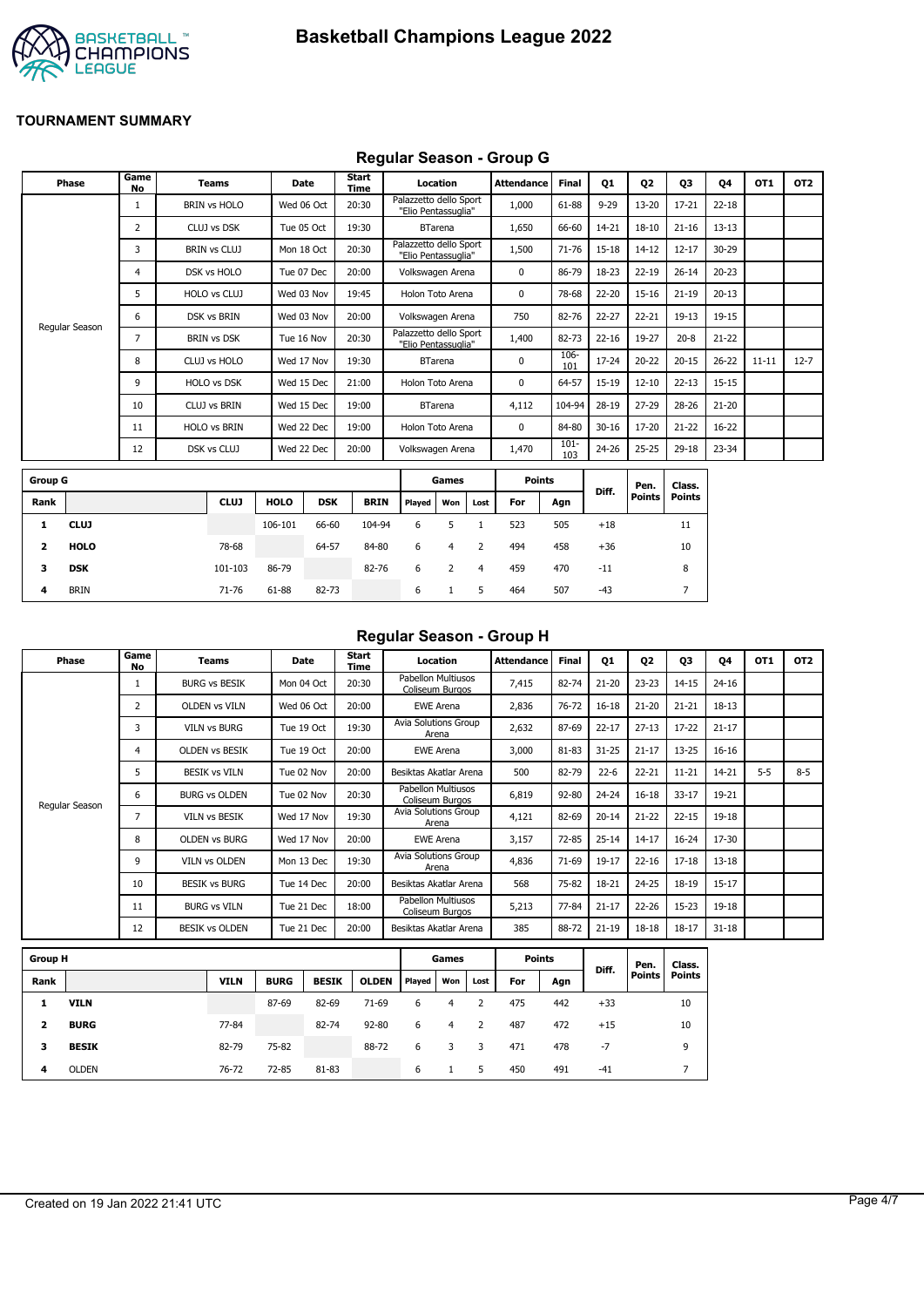

# **Basketball Champions League 2022**

#### **TOURNAMENT SUMMARY**

|  |          | <b>Play-ins</b> |              |            |                 |                             |                   |              |           |                |        |         |
|--|----------|-----------------|--------------|------------|-----------------|-----------------------------|-------------------|--------------|-----------|----------------|--------|---------|
|  | Phase    | Game<br>No      | Teams        | Date       | Start<br>Time   | Location                    | <b>Attendance</b> | <b>Final</b> | Q1        | Q <sub>2</sub> | Q3     | Q4      |
|  | Play-ins | A               | IGOK vs OOST | Tue 04 Jan | 18:30           | Sportska Dvorana<br>Laktaši | 800               | 87-72        | $23 - 22$ | $16 - 20$      | $29-1$ | $19-13$ |
|  | B        | OOST vs IGOK    | Tue 18 Jan   | 20:00      | Versluys   Dôme |                             | 85-64             | $30 - 12$    | $20 - 12$ | 17-20          | 18-20  |         |

|          |            |                                                 |            |               | <b>Play-ins</b>                                     |                   |              |           |                |           |           |
|----------|------------|-------------------------------------------------|------------|---------------|-----------------------------------------------------|-------------------|--------------|-----------|----------------|-----------|-----------|
| Phase    | Game<br>No | <b>Teams</b>                                    | Date       | Start<br>Time | Location                                            | <b>Attendance</b> | <b>Final</b> | 01        | Q <sub>2</sub> | Q3        | Q4        |
|          |            | <b>BURG vs DSK</b>                              | Tue 04 Jan | 20:30         | <b>Pabellon Multiusos</b><br>Coliseum Burgos        | 4,412             | 83-78        | 19-25     | $20 - 14$      | $25 - 19$ | 19-20     |
|          |            | JDA vs RIGA                                     | Tue 04 Jan | 20:30         | Palais des Sport Jean-<br>Michel Geoffroy           | 2,000             | 84-77        | 14-18     | $25 - 18$      | $22 - 21$ | 23-20     |
|          |            | SIG vs PAOK                                     | Wed 05 Jan | 20:00         | Rhenus Sport                                        | 2,000             | 105-78       | $30 - 18$ | $27 - 16$      | $20 - 25$ | 28-19     |
|          | A          | <b>HOLO vs BESIK</b>                            | Wed 05 Jan | 21:00         | Holon Toto Arena                                    | $\Omega$          | $72 - 73$    | $20 - 17$ | $15 - 11$      | $17 - 24$ | $20 - 21$ |
|          |            | <b>TENE vs KSK</b>                              | Wed 12 Jan | 19:30         | Pabellón de Deportes de<br>Tenerife Santiago Martin | 652               | 76-69        | 19-16     | 18-24          | $17 - 12$ | $22 - 17$ |
|          |            | Universo Treviso Basket<br><b>SSDRL vs LAVR</b> | Wed 12 Jan | 20:30         | Palaverde                                           | 1,037             | 87-72        | $23 - 20$ | $21 - 16$      | 19-21     | $24 - 15$ |
| Play-ins |            | <b>JER vs PROME</b>                             | Wed 12 Jan | 21:00         | Pais Arena                                          | 4,000             | 95-70        | $40 - 16$ | $22 - 24$      | $16 - 7$  | $17 - 23$ |
|          |            | PAOK vs SIG                                     | Wed 12 Jan | 19:30         | PAOK Sports Arena                                   | 500               | 79-80        | $15 - 23$ | $19 - 14$      | $23 - 15$ | $22 - 28$ |
|          |            | <b>BESIK vs HOLO</b>                            | Wed 12 Jan | 20:00         | Besiktas Akatlar Arena                              | 0                 | 70-72        | $26 - 13$ | 18-24          | $11 - 16$ | $15 - 19$ |
|          | B          | LAVR vs Universo Treviso<br><b>Basket SSDRL</b> | Tue 18 Jan | 19:30         | Peace and Friendship<br>Stadium                     | 300               | 78-90        | 14-22     | $18 - 17$      | $23 - 23$ | 23-28     |
|          |            | <b>DSK vs BURG</b>                              | Tue 18 Jan | 20:00         | Volkswagen Arena                                    | 828               | 85-66        | $21 - 16$ | $19 - 18$      | $22 - 13$ | $23-19$   |
|          |            | <b>KSK vs TENE</b>                              | Tue 18 Jan | 20:00         | Mustafa Kemal Atatürk<br>Karsiyaka Spor Salonu      | 1,500             | 88-80        | $21 - 17$ | 18-27          | 24-21     | $25 - 15$ |
|          | C          | <b>HOLO vs BESIK</b>                            | Wed 19 Jan | 21:00         | Holon Toto Arena                                    | 0                 | 74-68        | $13 - 16$ | $26 - 14$      | 19-22     | $16 - 16$ |

| Legend: |                |       |              |            |                     |    |              |
|---------|----------------|-------|--------------|------------|---------------------|----|--------------|
| Class.  | Classification | Diff. | Difference   | <b>DSQ</b> | <b>Disqualified</b> | GP | Games played |
| $I$ OTx | Overtime       | Qx    | Quarter Time | W/L        | Win/Loss            |    |              |

# Created on 19 Jan 2022 21:41 UTC Page 5/7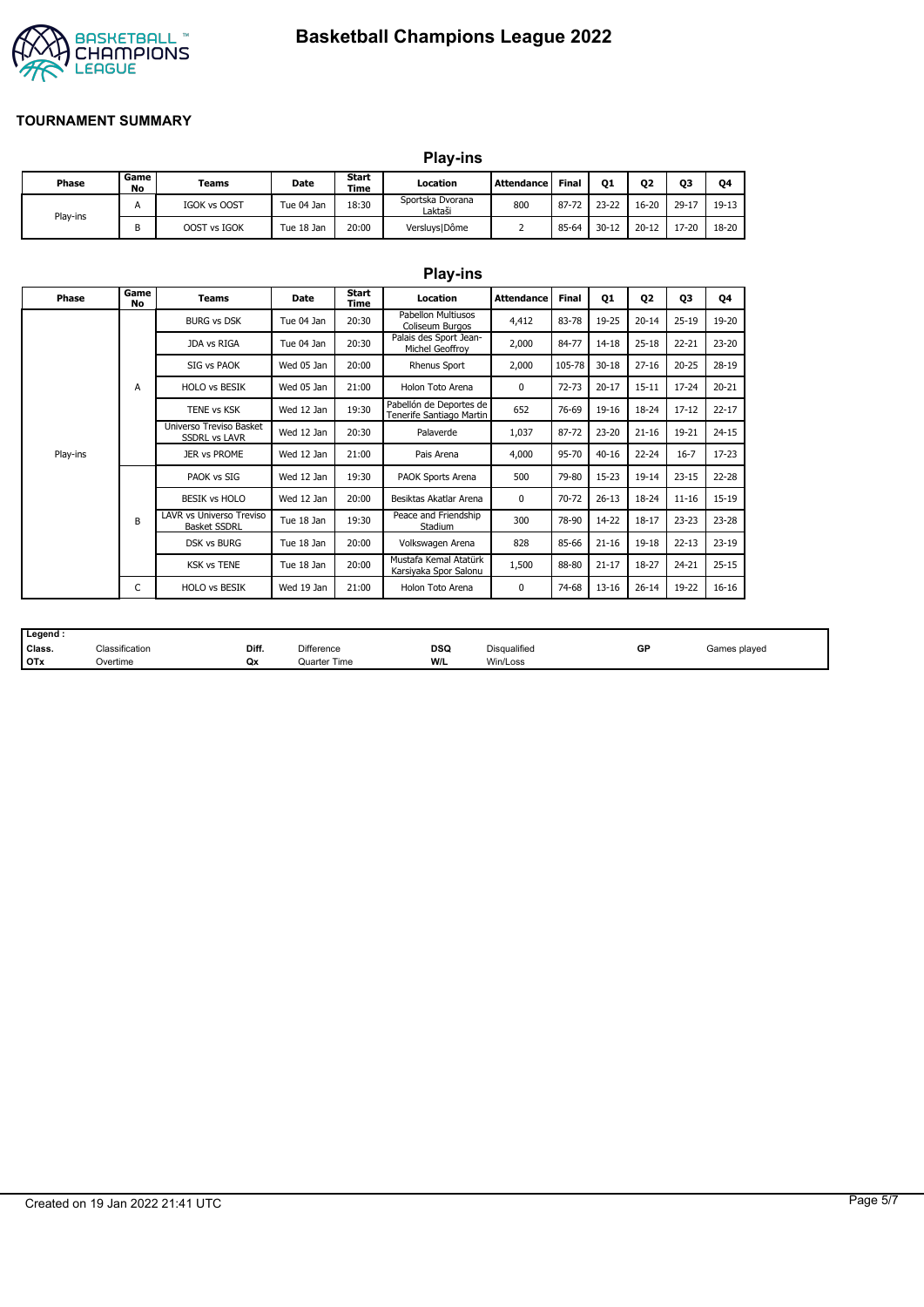